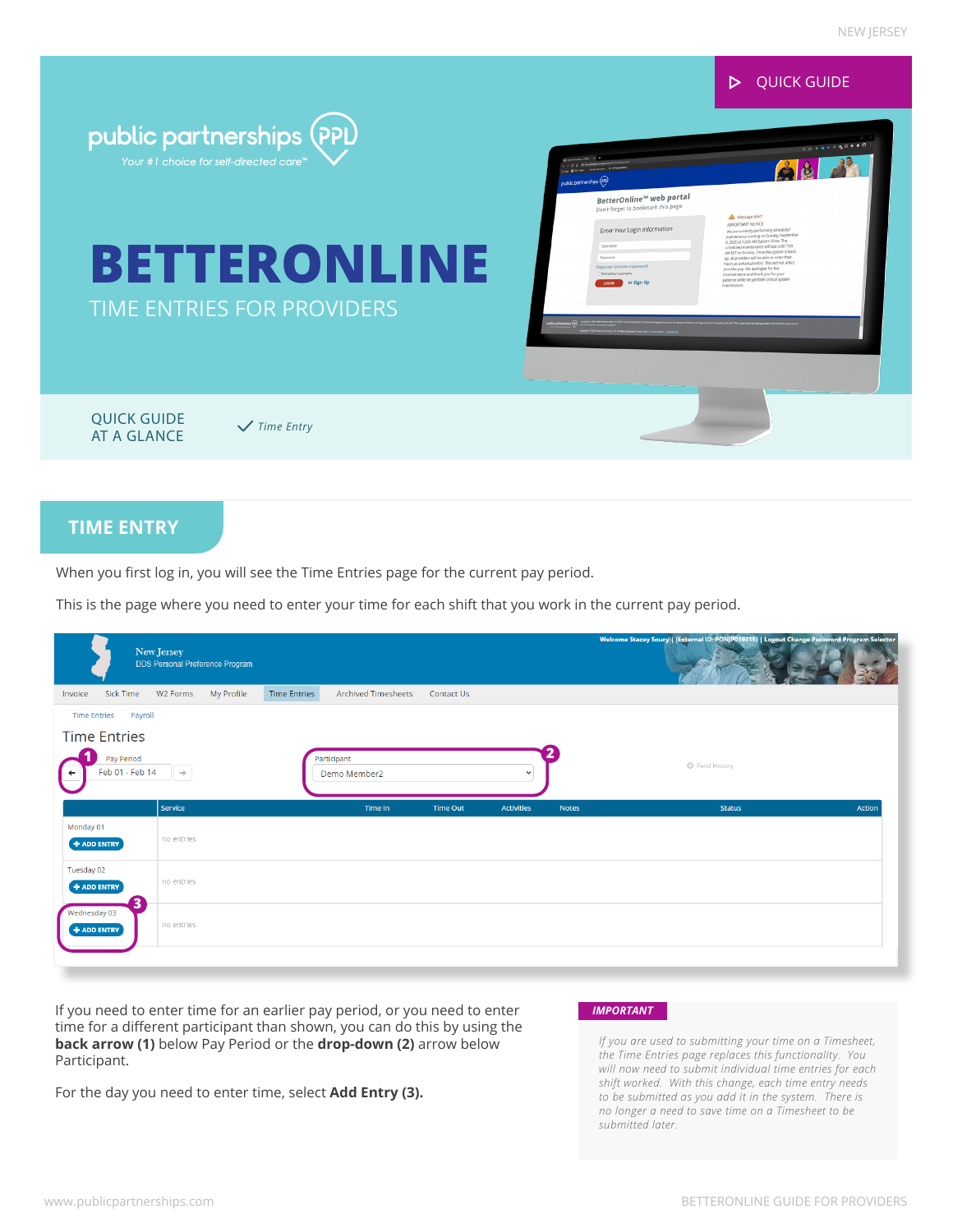For each entry, select **Service, Date and Time** you started working, and **Date and Time** you stopped working. Be sure to check that the "Time in" and "Time out" have the correct "am" or "pm" designation for a morning or afternoon shift.

Select the **Service Activities** you completed during the shift.

| Service    |                       |    |                            |
|------------|-----------------------|----|----------------------------|
|            | Please select service |    |                            |
| Date In    | Time In               |    | Date Out<br>Time Out       |
| 02/01/2021 | 12 :29 pm             | to | $01 : 29$ pm<br>02/01/2021 |



### *IMPORTANT*

*If you are used to submitting your time on a Timesheet, you will notice that there is no longer a copy/paste feature. This is intentional. On the Time Entries page, the intent is that you are recording your exact time in and time out as it occurs, which may not be exactly the same for each shift.* 

If you are required to use EVV for time entry, you will be asked to select a reason that you are manually entering your time via the Web Portal.

Once your entry is added for that day, the status will show as "Not Submitted".

You can add additional time entries before submitting, if needed.

|                            | l Service             | Time In | Time Out | <b>Activities</b>           | <b>Notes</b> | <b>Status</b>        | Action                           |
|----------------------------|-----------------------|---------|----------|-----------------------------|--------------|----------------------|----------------------------------|
| Monday 01<br>$+$ ADD ENTRY | <b>T2025-SE - PCA</b> | 8:29 AM | 10:03 AM | Bathing,<br><b>Dressing</b> |              | <b>Not Submitted</b> | $\angle$ Edit<br><b>面</b> Delete |

Once all entries have been added, you will need to **check the attestation box (4)** at the bottom of the page. The Submit button will be disabled until this attestation box is checked.

After checking the attestation box, click **Submit Entries (5)**. This will fully submit any entries that were added or modified above.

| + ADD ENTRY           | no entries                                                                                                    |  |
|-----------------------|---------------------------------------------------------------------------------------------------------------|--|
|                       | By attesting here, I certify that I have provided the services to the participant during the times described. |  |
| <b>SUBMIT ENTRIES</b> | <b>CANCEL</b>                                                                                                 |  |

## *IMPORTANT*

*You must click Submit Entries for your time entry details to be submitted for processing. If you navigate away from this page before submitting, your entries will not be saved, and your entries have not been received for processing.*

## *IMPORTANT*

*If you are used to submitting your time on a Timesheet, you will notice that there is no longer a Timesheet Number visible when you submit your time. This is intentional since you are now submitting multiple individual time entries in a pay period rather than one two-week timesheet.*